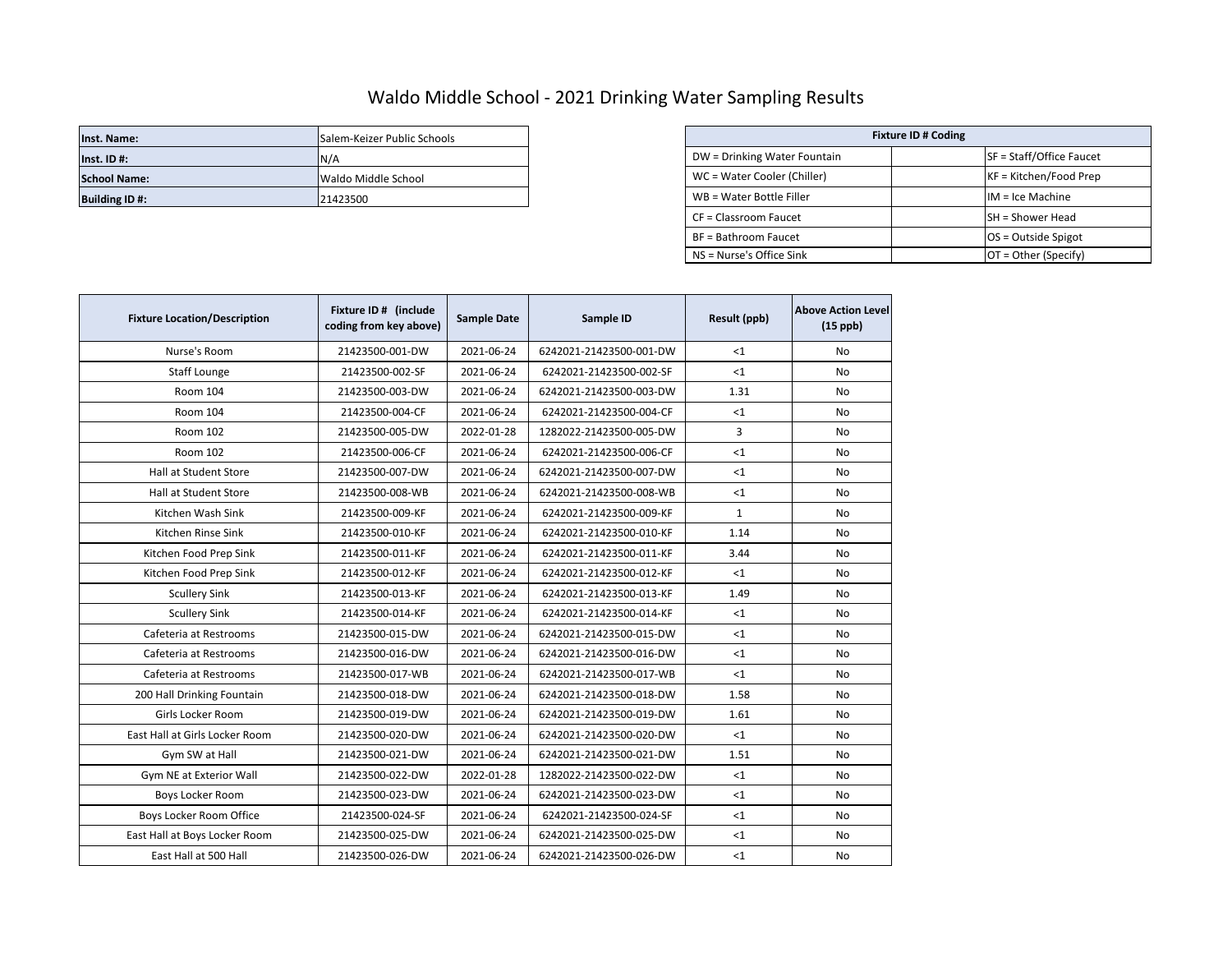| Room 216 - Resample                | 21423500-063-DW | 2022-02-16 | 2162022-21423500-063-DW | $\leq 1$ | No  |
|------------------------------------|-----------------|------------|-------------------------|----------|-----|
| <b>Room 216</b>                    | 21423500-063-DW | 2021-06-24 | 6242021-21423500-063-DW | 58.8     | Yes |
| Room 216                           | 21423500-062-DW | 2021-06-24 | 6242021-21423500-062-DW | 11.4     | No  |
| Room 311                           | 21423500-061-CF | 2021-06-24 | 6242021-21423500-061-CF | $<$ 1    | No  |
| Room 311                           | 21423500-060-CF | 2021-06-24 | 6242021-21423500-060-CF | $<$ 1    | No  |
| Room 311                           | 21423500-059-CF | 2021-06-24 | 6242021-21423500-059-CF | <1       | No  |
| Room 311                           | 21423500-058-CF | 2021-06-24 | 6242021-21423500-058-CF | 2.02     | No  |
| Room 311                           | 21423500-057-CF | 2021-06-24 | 6242021-21423500-057-CF | <1       | No  |
| Room 311                           | 21423500-056-CF | 2021-06-24 | 6242021-21423500-056-CF | <1       | No  |
| Room 311                           | 21423500-055-CF | 2021-06-24 | 6242021-21423500-055-CF | $<$ 1    | No  |
| 300 Hall at 309                    | 21423500-054-DW | 2021-06-24 | 6242021-21423500-054-DW | 1.08     | No  |
| Room 310                           | 21423500-053-CF | 2021-06-24 | 6242021-21423500-053-CF | <1       | No  |
| Room 310                           | 21423500-052-DW | 2021-06-24 | 6242021-21423500-052-DW | $<$ 1    | No  |
| Room 307                           | 21423500-051-CF | 2021-06-24 | 6242021-21423500-051-CF | $<$ 1    | No  |
| Room 308                           | 21423500-050-CF | 2021-06-24 | 6242021-21423500-050-CF | $<$ 1    | No  |
| Room 308                           | 21423500-049-DW | 2021-06-24 | 6242021-21423500-049-DW | $\leq$ 1 | No  |
| Room 304                           | 21423500-048-CF | 2021-06-24 | 6242021-21423500-048-CF | 10       | No  |
| Room 304                           | 21423500-047-DW | 2021-06-24 | 6242021-21423500-047-DW | 4.82     | No  |
| Kiln Room                          | 21423500-046-CF | 2021-06-24 | 6242021-21423500-046-CF | 9.3      | No  |
| 300 Hall at Restrooms              | 21423500-045-DW | 2021-06-24 | 6242021-21423500-045-DW | <1       | No  |
| Storage Room at 301/302            | 21423500-044-CF | 2021-06-24 | 6242021-21423500-044-CF | 2.5      | No  |
| Room 503                           | 21423500-043-CF | 2021-06-24 | 6242021-21423500-043-CF | <1       | No  |
| Room 503                           | 21423500-042-DW | 2021-06-24 | 6242021-21423500-042-DW | $<$ 1    | No  |
| <b>Room 505</b>                    | 21423500-041-CF | 2021-06-24 | 6242021-21423500-041-CF | <1       | No  |
| <b>Room 505</b>                    | 21423500-040-DW | 2021-06-24 | 6242021-21423500-040-DW | <1       | No  |
| Science Prep 507A at Interior Wall | 21423500-039-CF | 2021-06-24 | 6242021-21423500-039-CF | <1       | No  |
| Science Prep 507A at Exterior Wall | 21423500-038-CF | 2021-06-24 | 6242021-21423500-038-CF | $<$ 1    | No  |
| Science Prep 508A at Interior Wall | 21423500-037-CF | 2021-06-24 | 6242021-21423500-037-CF | $<$ 1    | No  |
| Science Prep 508A at Exterior Wall | 21423500-036-CF | 2021-06-24 | 6242021-21423500-036-CF | $<$ 1    | No  |
| Room 506                           | 21423500-035-CF | 2021-06-24 | 6242021-21423500-035-CF | $\leq$ 1 | No  |
| <b>Room 506</b>                    | 21423500-034-DW | 2021-06-24 | 6242021-21423500-034-DW | $<$ 1    | No  |
| Room 504                           | 21423500-033-CF | 2021-06-24 | 6242021-21423500-033-CF | $<$ 1    | No  |
| Room 504                           | 21423500-032-DW | 2021-06-24 | 6242021-21423500-032-DW | $<$ 1    | No  |
| A105                               | 21423500-031-DW | 2021-06-24 | 6242021-21423500-031-DW | <1       | No  |
| Auxiliary Gym Entryway             | 21423500-030-WB | 2021-06-24 | 6242021-21423500-030-WB | <1       | No  |
| Auxiliary Gym Entryway             | 21423500-029-DW | 2021-06-24 | 6242021-21423500-029-DW | <1       | No  |
| Auxiliary Gym Entryway             | 21423500-028-DW | 2021-06-24 | 6242021-21423500-028-DW | <1       | No  |
| East Hall at 500 Hall              | 21423500-027-WB | 2021-06-24 | 6242021-21423500-027-WB | $<$ 1    | No  |